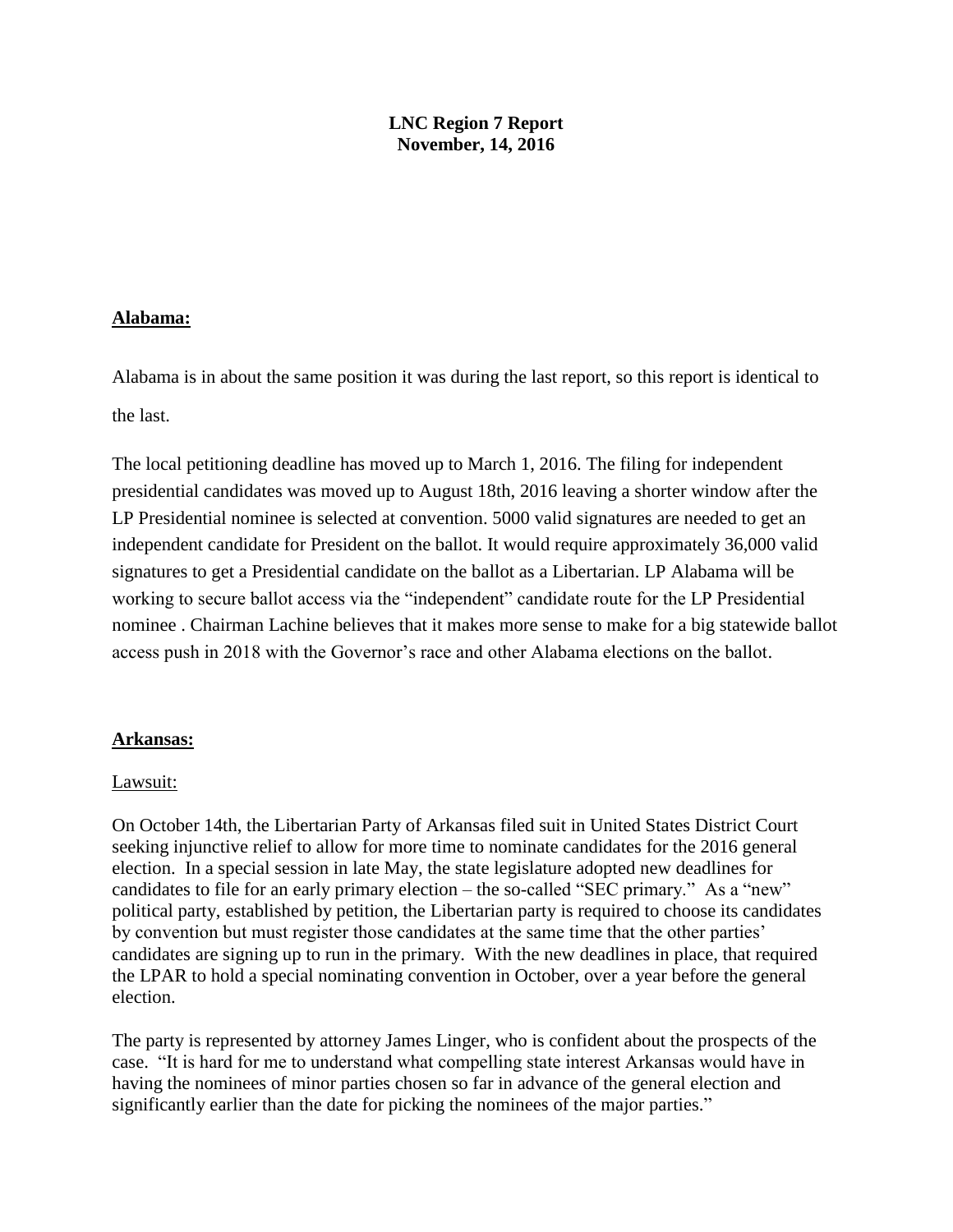### Nominating Convention:

Doing its best to comply with the new early deadline, the LPAR held a Special Nominating Convention on October 24th. Despite the difficulty of finding potential candidates who could commit so far in advance of the election, 25 candidates were nominated, including candidates for all four of Arkansas Congressional districts. Frank Gilbert, who was the party's candidate for governor in 2014, will run for U.S. Senate.

### Candidate Filing:

During the candidate filing period, 24 LPAR candidates successfully filed. Three nominated candidates did not follow through with the filing process, but two new candidates were approved by the Executive Committee, as authorized by the nominating convention.

Of the state's four Congressional races, three will be two-way contests with no Democrats filing. Both LPAR candidates for State Senate will be in two-way races against Democrats, with no Republicans filing. Out of ten LPAR candidates for State House, eight will be in two-way races, with only two Libertarians facing both Republican and Democratic opponents. In total, of the 17 LPAR candidates for state and federal legislature, 13 will give voters a chance to actually cast a vote next November.

-Michael Pakko, Chair

## **Louisiana:**

Louisiana continues to grow its numbers of officially registered Libertarians. It currently stands at 11,657 voters officially registered as Libertarians with the Louisiana Secretary of State. Much of the recent growth coming from the Greater New Orleans area where outreach is being conducted on a regular basis at various venues from gun shows festivals, and college campuses. The college affiliate at Loyola has recently become very active with many activist tabling events and non-partisan libertarian educational events conducted by Walter Block.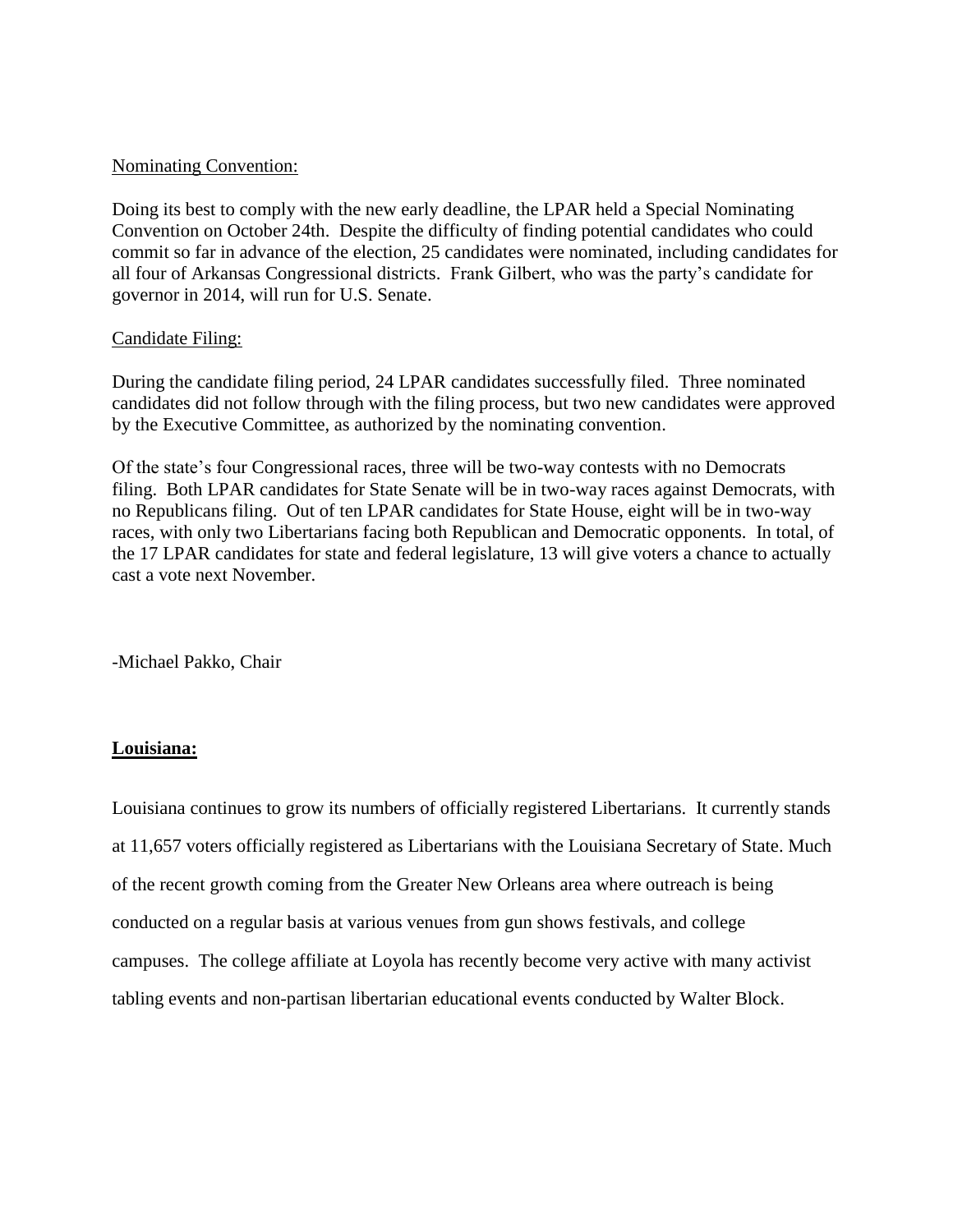In the recent Louisiana primaries held October 24th, 2016, there were only 2 candidates that ran for office. Jennifer Werther ran for Sheriff in St. Tammany Parish and garnered 3% of the vote. In the Board of Education and Secondary Education for district 6 race, activist and political whistle blower Jason France managed to get 11% of the vote in a race with 4 other candidates two of who had tens of thousands of dollars pumped into their campaigns by proponents of Common Core.

Louisiana's 2016 State Convention will be held at the Belle of Baton Rouge Casino in Baton Rouge, Louisiana on April 16th and 17th, 2016 where bylaws, platform and new board members will be voted on.

## **Mississippi:**

This past election cycle 3 candidates broke the long-standing "Single Digit" curse that has plagued MSLP since Will Chipman ran for Congress. Joshua Hardy ran for State House against incumbent Manly Barton and took 11% of the votes. Boyd Kendall ran a surprisingly good race against heavily favorite incumbent "Christian Conservative Coalition" Republican Michael Watson and took 17% of the votes. And Donald Todd ran for Harrison County Supervisor and took 18% of the votes. While, sadly, none of them won their race, they put forth a great effort and taught this chairman some lessons on what we need to do next time for the candidates. Two of this year's candidates have decided to continue the momentum and throw their hat into the ring for US Congress against 2 term Congressman, Steven Palazzo. According to many, this is Palazzo's last vulnerable year and a win to unset him is necessary. Therefore, we must get an early start campaigning, especially since qualifying is the first week of January this year.

-Aaron Barksdale, Chair

#### **Oklahoma:**

No report.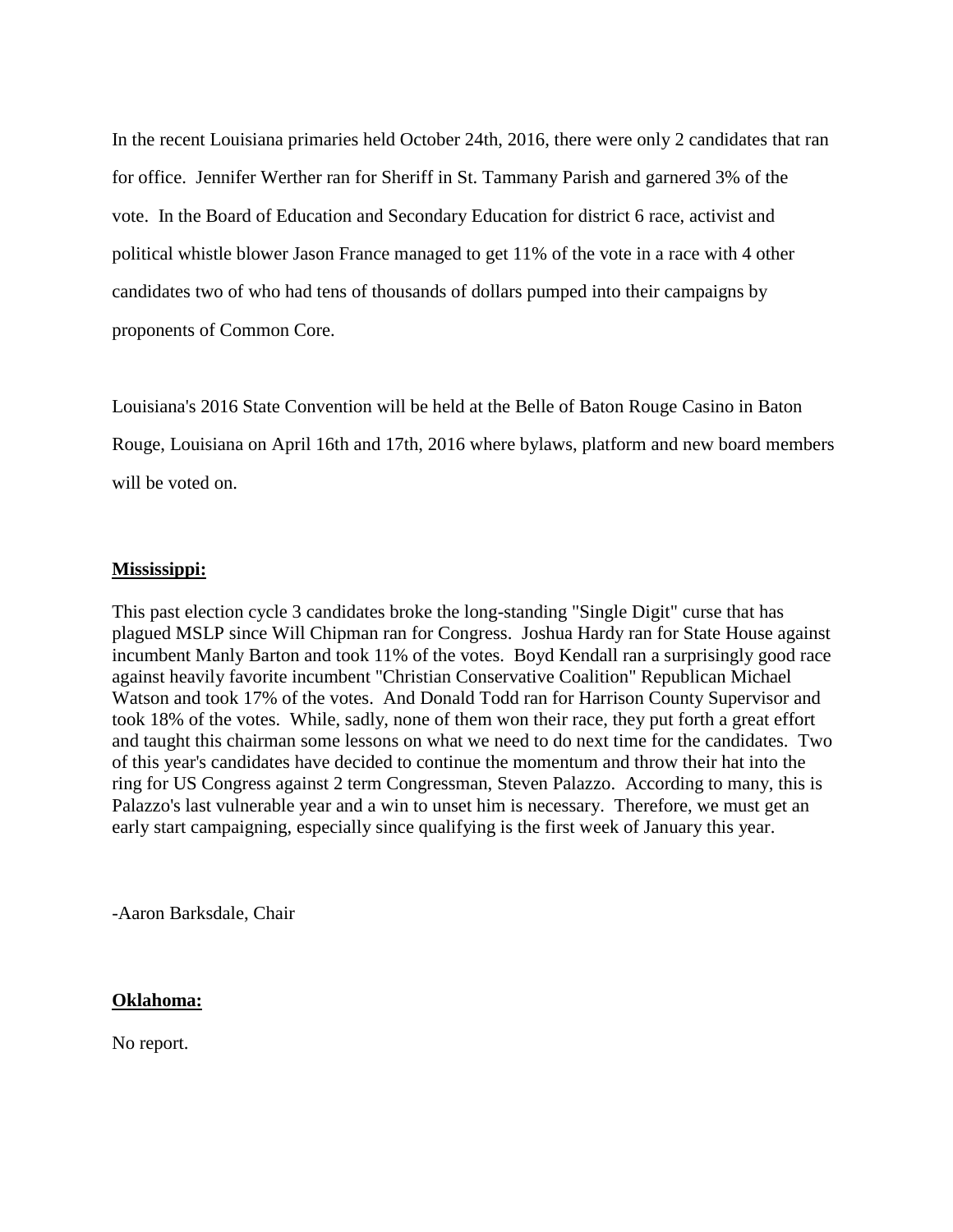# **Texas:**

LP Texas signed an Enterprise contract with NationBuilder and is currently in the process of systems and data migration to the new platform.

LP Texas signed an agreement with the Norris Convention Center, a newly built highly modern conference facility for our 2016 Convention in San Antonio.

LP Texas has selected a 2016 convention theme: Liberty Now! (attached)

LP Texas has effected a complete organizational restructuring around the idea of an all-volunteer organization and over 60 specific, well-defined, and strategic organizational roles. (attached)

LP Texas has filled over 40 volunteer staff and committee positions in the past 8 months, and is now functioning at a level higher than when we had paid staff.

LP Texas has completed a total marketing overhaul based on a modern, clean, and professional design – mirroring the most successful commercial and non-profit standards. (business cards, as an example, attached)

LP Texas has created a highly functioning Political Department with 5 volunteers, and has completed several major projects including:

- Orchestrating the defeat of HB464 during the legislative session, a bill targeted at eliminating third parties from the ballot in Texas

Producing super high-quality collateral such as our Platform, 2015 Legislative Review and 2015 Voter Guide (attached)

Implementing modern technology such as online petitioning and calls to action [\(action.lptexas.org\)](http://action.lptexas.org/), as well a system to coordinate text-message activism.

Creating broad coalitions, bringing together groups from across the political spectrum around a libertarian agenda.

Working through County Party and non-partisan organizations to engineer local victories such as banning water fluoridation in San Marcos Texas.

- Created the "Choice, Change, Challenge" campaign for candidate recruitment, to replace the dated messaging around "paper candidates" etc. (attached)

LP Texas is in the process of a total overhaul of our Membership programs around an idea of rewarding members for more than just donating money

"You are LPTexas" campaign to launch the idea of party ownership, and responsibility